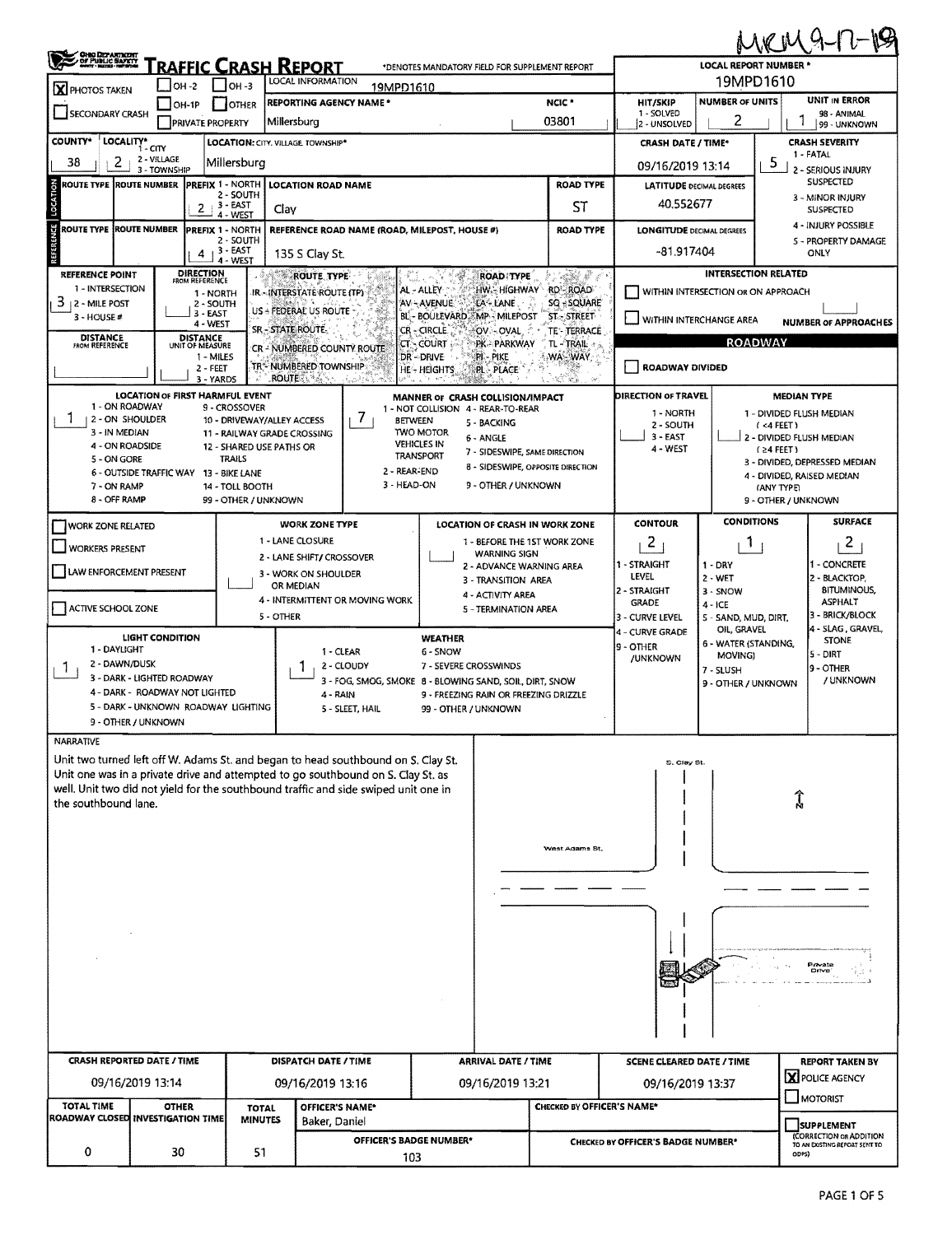|                                                                                                  | <b>CHOODEPARTMENT</b><br>OF PUBLIC BAFRIT                                                                                                                                            |                                                                        | <b>LOCAL REPORT NUMBER</b>                                                    |                      |                                                         |                                                      |                                                   |                              |                                                          |  |  |  |
|--------------------------------------------------------------------------------------------------|--------------------------------------------------------------------------------------------------------------------------------------------------------------------------------------|------------------------------------------------------------------------|-------------------------------------------------------------------------------|----------------------|---------------------------------------------------------|------------------------------------------------------|---------------------------------------------------|------------------------------|----------------------------------------------------------|--|--|--|
|                                                                                                  |                                                                                                                                                                                      |                                                                        | 19MPD1610<br>DAMAGE                                                           |                      |                                                         |                                                      |                                                   |                              |                                                          |  |  |  |
| UNIT <sub>#</sub>                                                                                | OWNER NAME: LAST, FIRST, MIDDLE (C) SAME AS DRIVER)<br>STEIMEL, RONDA, K                                                                                                             |                                                                        | OWNER PHONE:INCLUDE AREA CODE (L) SAME AS DRIVER)<br>330-763-0741             | <b>DAMAGE SCALE</b>  |                                                         |                                                      |                                                   |                              |                                                          |  |  |  |
| 1 - NONE<br>3 - FUNCTIONAL DAMAGE<br>OWNER ADDRESS: STREET, CITY, STATE, ZIP ( I SAME AS DRIVER) |                                                                                                                                                                                      |                                                                        |                                                                               |                      |                                                         |                                                      |                                                   |                              |                                                          |  |  |  |
|                                                                                                  | 5124 TR 313, MILLERSBURG, OH, 44654                                                                                                                                                  |                                                                        | z<br>2 - MINOR DAMAGE                                                         |                      | 4 - DISABLING DAMAGE                                    |                                                      |                                                   |                              |                                                          |  |  |  |
|                                                                                                  | <b>COMMERCIAL CARRIER: NAME, ADDRESS, CITY, STATE, ZIP</b>                                                                                                                           |                                                                        |                                                                               |                      |                                                         | COMMERCIAL CARRIER PHONE: INCLUDE AREA CODE          | 9 - UNKNOWN                                       |                              |                                                          |  |  |  |
|                                                                                                  |                                                                                                                                                                                      |                                                                        |                                                                               |                      |                                                         |                                                      | <b>DAMAGED AREA(S)</b><br>INDICATE ALL THAT APPLY |                              |                                                          |  |  |  |
| OН                                                                                               | LP STATE   LICENSE PLATE #<br><b>US 50</b>                                                                                                                                           |                                                                        | <b>VEHICLE IDENTIFICATION #</b><br>1FM5K8D85KGB04469                          |                      | <b>VEHICLE YEAR</b><br>2019                             | <b>VEHICLE MAKE</b><br><b>FORD</b>                   |                                                   |                              |                                                          |  |  |  |
|                                                                                                  | <b>INSURANCE COMPANY</b>                                                                                                                                                             |                                                                        | <b>INSURANCE POLICY #</b>                                                     |                      | COLOR                                                   | <b>VEHICLE MODEL</b>                                 |                                                   |                              |                                                          |  |  |  |
| $\overline{\mathbf{X}}$ INSURANCE                                                                | <b>HABURNS INSURANCE</b>                                                                                                                                                             |                                                                        | PPA-0070652-03                                                                |                      | BLK                                                     | <b>EXPLORER</b>                                      |                                                   |                              |                                                          |  |  |  |
|                                                                                                  | <b>TYPE OF USE</b>                                                                                                                                                                   | IN EMERGENCY                                                           | US DOT#                                                                       |                      | TOWED BY: COMPANY NAME                                  |                                                      |                                                   |                              |                                                          |  |  |  |
| COMMERCIAL                                                                                       | GOVERNMENT                                                                                                                                                                           | <b>RESPONSE</b><br># OCCUPANTS                                         | VEHICLE WEIGHT GVWR/GCWR                                                      |                      | <b>HAZARDOUS MATERIAL</b>                               |                                                      |                                                   |                              |                                                          |  |  |  |
| INTERLOCK<br>DEVICE                                                                              | <b>HIT/SKIP UNIT</b>                                                                                                                                                                 |                                                                        | 1 - ≤10K LBS.<br>2 - 10,001 - 26K LBS.                                        |                      | <b>TMATERIAL</b><br>CLASS <sup>#</sup><br>RELEASED      | PLACARD ID #                                         |                                                   |                              |                                                          |  |  |  |
| <b>EQUIPPED</b>                                                                                  |                                                                                                                                                                                      |                                                                        | 3 - > 26K LBS.                                                                |                      | PLACARD                                                 |                                                      |                                                   |                              |                                                          |  |  |  |
|                                                                                                  | 1 - PASSENGER CAR<br>2 - PASSENGER VAN                                                                                                                                               | 6 - VAN (9-15 SEATS)<br>7 - MOTORCYCLE 2-WHEELED                       | 12 - GOLF CART<br>13 - SNOWMOBILE                                             |                      | 18 - LIMO (LIVERY VEHICLE)<br>19 - BUS (16+ PASSENGERS) | 23 - PEDESTRIAN/SKATER<br>24 - WHEELCHAIR (ANY TYPE) |                                                   |                              | 12                                                       |  |  |  |
| 3                                                                                                | (MINIVAN)<br>UNIT TYPE 3 - SPORT UTILITY                                                                                                                                             | <b>B - MOTORCYCLE 3 - WHEELED</b><br>9 - AUTOCYCLE                     | 14 - SINGLE UNIT<br><b>TRUCK</b>                                              | 20 - OTHER VEHICLE   |                                                         | 25 - OTHER NON-MOTORIST                              |                                                   |                              |                                                          |  |  |  |
|                                                                                                  | VEHICLE                                                                                                                                                                              | 10 - MOPED OR MOTORIZED                                                | 15 - SEMI-TRACTOR                                                             | 21 - HEAVY EQUIPMENT | 22 - ANIMAL WITH RIDER OR                               | 26 - BICYCLE<br>27 - TRAIN                           |                                                   |                              |                                                          |  |  |  |
|                                                                                                  | 4 - PICK UP<br>5 - CARGO VAN                                                                                                                                                         | <b>BICYCLE</b><br>11 - ALL TERRAIN VEHICLE                             | 16 - FARM EQUIPMENT<br>17 - MOTORHOME                                         |                      | ANIMAL-DRAWN VEHICLE                                    | 99 - UNKNOWN OR HIT/SKIP                             |                                                   |                              |                                                          |  |  |  |
|                                                                                                  | (ATV/UTV)<br># of TRAILING UNITS                                                                                                                                                     |                                                                        |                                                                               |                      |                                                         |                                                      | 12                                                |                              |                                                          |  |  |  |
| F                                                                                                | WAS VEHICLE OPERATING IN AUTONOMOUS                                                                                                                                                  |                                                                        | 0 - NO AUTOMATION                                                             |                      | 3 - CONDITIONAL AUTOMATION 9 - UNKNOWN                  |                                                      |                                                   |                              |                                                          |  |  |  |
|                                                                                                  | MODE WHEN CRASH OCCURRED?                                                                                                                                                            | 0                                                                      | 1 - DRIVER ASSISTANCE                                                         |                      | 4 - HIGH AUTOMATION                                     |                                                      |                                                   |                              |                                                          |  |  |  |
| 2                                                                                                | 1-YES 2-NO 9-OTHER/UNKNOWN                                                                                                                                                           |                                                                        | AUTONOMOUS 2 - PARTIAL AUTOMATION S - FULL AUTOMATION                         |                      |                                                         |                                                      |                                                   |                              |                                                          |  |  |  |
|                                                                                                  | 1 - NONE                                                                                                                                                                             | MODE LEVEL<br>6 - BUS - CHARTER/TOUR                                   | $11 - FIRE$                                                                   | 16 - FARM            |                                                         | 21 - MAIL CARRIER                                    |                                                   |                              |                                                          |  |  |  |
|                                                                                                  | $2 - TAXi$                                                                                                                                                                           | 7 - BUS - INTERCITY                                                    | 12 - MILITARY                                                                 |                      | 17 - MOWING                                             | 99 - OTHER / UNKNOWN                                 |                                                   |                              |                                                          |  |  |  |
| <b>SPECIAL</b>                                                                                   | 3 - ELECTRONIC RIDE<br><b>SHARING</b>                                                                                                                                                | 8 - BUS - SHUTTLE<br>9 - 8US - OTHER                                   | 13 - POLICE<br>14 - PUBLIC UTILITY                                            |                      | 18 - SNOW REMOVAL<br>19 - TOWING                        |                                                      |                                                   |                              |                                                          |  |  |  |
|                                                                                                  | <b>FUNCTION 4 - SCHOOL TRANSPORT</b><br>5 - 8LIS - TRANSIT/COMMUTER                                                                                                                  | 10 - AMBULANCE                                                         | 15 - CONSTRUCTION EQUIP.                                                      |                      | 20 - SAFETY SERVICE<br><b>PATROL</b>                    |                                                      |                                                   | 12                           |                                                          |  |  |  |
|                                                                                                  | 1 - NO CARGO 8ODY TYPE                                                                                                                                                               | 4 - LOGGING                                                            | 7 - GRAIN/CHIPS/GRAVEL                                                        | 11 - DUMP            |                                                         | 99 - OTHER / UNKNOWN                                 |                                                   |                              |                                                          |  |  |  |
|                                                                                                  | / NOT APPLICABLE                                                                                                                                                                     | 5 - INTERMODAL                                                         | 8 - POLE                                                                      |                      | 12 - CONCRETE MIXER                                     |                                                      |                                                   |                              |                                                          |  |  |  |
| <b>CARGO</b><br><b>BODY</b>                                                                      | $2 - BUS$<br>3 - VEHICLE TOWING                                                                                                                                                      | <b>CONTAINER CHASSIS</b><br>6 - CARGOVAN                               | 9 - CARGO TANK<br>10 - FLAT BED                                               |                      | 13 - AUTO TRANSPORTER<br>14 - GARBAGE/REFUSE            |                                                      |                                                   |                              | ¦#\$<br>9<br>9                                           |  |  |  |
| TYPE                                                                                             | ANOTHER MOTOR VEHICLE                                                                                                                                                                | /ENCLOSED BOX                                                          |                                                                               |                      |                                                         |                                                      |                                                   |                              | $_{\scriptscriptstyle\odot}$                             |  |  |  |
|                                                                                                  | 1 - TURN SIGNALS<br>2 - HEAD LAMPS                                                                                                                                                   | 4 - BRAKES<br><b>S - STEERING</b>                                      | 7 - WORN OR SLICK TIRES<br><b>B - TRAILER EQUIPMENT</b>                       |                      | 9 - MOTOR TROUBLE<br>10 - DISABLED FROM PRIOR           | 99 - OTHER / UNKNOWN                                 |                                                   |                              |                                                          |  |  |  |
| <b>VEHICLE</b><br><b>DEFECTS</b>                                                                 | 3 - TAIL LAMPS                                                                                                                                                                       | 6 - TIRE BLOWOUT                                                       | DEFECTIVE                                                                     |                      | <b>ACCIDENT</b>                                         |                                                      |                                                   |                              |                                                          |  |  |  |
|                                                                                                  | 1 - INTERSECTION -                                                                                                                                                                   | 4 - MIDBLOCK -                                                         | 7 - SHOULDER/ROADSIDE                                                         |                      | 10 - DRIVEWAY ACCESS                                    | 99 - OTHER / UNKNOWN                                 | $\Box$ - NO DAMAGE [0]                            |                              | U-UNDERCARRIAGE [14]                                     |  |  |  |
|                                                                                                  | MARKED CROSSWALK<br>2 - INTERSECTION -                                                                                                                                               | MARKED CROSSWALK                                                       | <b>B-SIDEWALK</b>                                                             |                      | 11 - SHARED USE PATHS                                   |                                                      | $\Box$ -TOP[13]                                   |                              | $\Box$ - ALL AREAS [ 15 ]                                |  |  |  |
| NON-<br><b>MOTORIST</b><br>LOCATION                                                              | UNMARKED CROSSWALK                                                                                                                                                                   | 5 - TRAVEL LANE -<br>OTHER LOCATION                                    | 9 - MEDIAN/CROSSING<br><b>ISLAND</b>                                          |                      | <b>OR TRAILS</b><br>12 - FIRST RESPONDER                |                                                      | L.I. UNIT NOT AT SCENE[16]                        |                              |                                                          |  |  |  |
|                                                                                                  | 3 - INTERSECTION - OTHER<br>1 - NON-CONTACT                                                                                                                                          | 6 - BICYCLE LANE<br>1 - STRAIGHT AHEAD                                 | 9 - LEAVING TRAFFIC                                                           |                      | AT INCIDENT SCENE<br>15 - WALKING, RUNNING,             | 21 - STANDING OUTSIDE                                |                                                   |                              | <b>INITIAL POINT OF CONTACT</b>                          |  |  |  |
|                                                                                                  | 2 - NON-COLLISION                                                                                                                                                                    | 2 - BACKING                                                            | LANE                                                                          |                      | JOGGING, PLAYING<br>16 - WORKING                        | DISABLED VEHICLE<br>99 - OTHER / UNKNOWN             | 0 - NO DAMAGE                                     |                              | 14 - UNDERCARRIAGE                                       |  |  |  |
| 3                                                                                                | 6<br>3 - STRIKING                                                                                                                                                                    | 3 - CHANGING LANES<br>4 - OVERTAKING/PASSING                           | 10 - PARKED<br>11 - SLOWING OR STOPPED                                        |                      | 17 - PUSHING VEHICLE                                    |                                                      | 1                                                 |                              | 1-12 - REFER TO UNIT 15 - VEHICLE NOT AT SCENE           |  |  |  |
| <b>ACTION</b>                                                                                    | 4 - STRUCK                                                                                                                                                                           | PRE-CRASH S - MAKING RIGHT TURN<br><b>ACTIONS</b> 6 - MAKING LEFT TURN | IN TRAFFIC<br>12 - DRIVERLESS                                                 |                      | 18 - APPROACHING OR<br>LEAVING VEHICLE                  |                                                      |                                                   | <b>DIAGRAM</b>               | 99 - UNKNOWN                                             |  |  |  |
|                                                                                                  | 5 - BOTH STRIKING<br>& STRUCK                                                                                                                                                        | 7 - MAKING U-TURN<br>8 - ENTERING TRAFFIC                              | 13 - NEGOTIATING A CURVE<br>14 - ENTERING OR CROSSING 20 - OTHER NON-MOTORIST |                      | 19 - STANDING                                           |                                                      |                                                   | 13 - TOP                     |                                                          |  |  |  |
|                                                                                                  | 9 - OTHER / UNKNOWN                                                                                                                                                                  | LANE                                                                   | SPECIFIED LOCATION                                                            |                      |                                                         |                                                      |                                                   |                              | TRAFFIC                                                  |  |  |  |
|                                                                                                  | 1 - NONE<br>2 - FAILURE TO YIELD                                                                                                                                                     | /ACDA                                                                  | 8 - FOLLOWING TOO CLOSE 13 - IMPROPER START FROM<br>A PARKED POSITION         |                      | 18 - OPERATING DEFECTIVE<br><b>EQUIPMENT</b>            | 23 - OPENING DOOR INTO<br><b>ROADWAY</b>             | <b>TRAFFICWAY FLOW</b><br>1 - ONE-WAY             |                              | TRAFFIC CONTROL<br>1 - ROUNDABOUT 4 - STOP SIGN          |  |  |  |
|                                                                                                  | 3 - RAN RED LIGHT<br>4 - RAN STOP SIGN                                                                                                                                               | 9 - IMPROPER LANE<br><b>CHANGE</b>                                     | 14 - STOPPED OR PARKED<br><b>ILLEGALLY</b>                                    |                      | 19 - LOAD SHIFTING<br>/FALLING/SPILLING                 | 99 - OTHER IMPROPER<br><b>ACTION</b>                 | 2 - TWO-WAY                                       | 6                            | 2 - SIGNAL<br>5 - YIELD SIGN                             |  |  |  |
|                                                                                                  | 5 - UNSAFE SPEED<br>CONTRIBUTING 6 - IMPROPER TURN                                                                                                                                   | 10 - IMPROPER PASSING<br>11 - DROVE OFF ROAD                           | 15 - SWERVING TO AVOID<br>16 - WRONG WAY                                      |                      | 20 - IMPROPER CROSSING<br>21 - LYING IN ROADWAY         |                                                      | 2                                                 |                              | 3 - FLASHER<br><b>6 - NO CONTROL</b>                     |  |  |  |
|                                                                                                  | CIRCUMSTANCES <sub>7</sub> - LEFT OF CENTER                                                                                                                                          | 12 - IMPROPER SACKING                                                  | 17 - VISION OBSTRUCTION                                                       |                      | 22 - NOT DISCERNIBLE                                    |                                                      | # OF THROUGH LANES                                |                              | <b>RAIL GRADE CROSSING</b>                               |  |  |  |
|                                                                                                  | SEOUENCE OF EVENTS                                                                                                                                                                   |                                                                        |                                                                               |                      |                                                         |                                                      | ON ROAD                                           |                              | 1 - NOT INVLOVED<br>2 - INVOLVED-ACTIVE CROSSING         |  |  |  |
|                                                                                                  |                                                                                                                                                                                      |                                                                        | الله الأمامة: EVENTS السابقة                                                  |                      |                                                         |                                                      | 2.                                                |                              | 3 - INVOLVED-PASSIVE CROSSING                            |  |  |  |
| 20                                                                                               | 1 - OVERTURN/ROLLOVER<br>2 - FIRE/EXPLOSION                                                                                                                                          | 7 - SEPARATION OF UNITS<br>8 - RAN OFF ROAD RIGHT                      | 12 - DOWNHILL RUNAWAY<br>13 - OTHER NON-COLLISION 20 - MOTOR VEHICLE IN       |                      | 19 - ANIMAL -OTHER                                      | 23 - STRUCK BY FALLING,<br>SHIFTING CARGO OR         |                                                   |                              | UNIT / NON-MOTORIST DIRECTION                            |  |  |  |
|                                                                                                  | 3 - IMMERSION<br>4 - JACKKNIFE                                                                                                                                                       | 9 - RAN OFF ROAD LEFT<br>10 - CROSS MEDIAN                             | 14 - PEDESTRIAN<br>15 - PEDALCYCLE                                            |                      | TRANSPORT<br>21 - PARKED MOTOR                          | ANYTHING SET IN<br>MOTION BY A MOTOR                 |                                                   |                              | 1 - NORTH<br>5 - NORTHEAST                               |  |  |  |
|                                                                                                  | 5 - CARGO / EQUIPMENT<br>LOSS OR SHIFT                                                                                                                                               | 11 - CROSS CENTERLINE -<br>OPPOSITE DIRECTION                          | 16 - RAILWAY VEHICLE<br>17 - ANIMAL - FARM                                    |                      | VEHICLE<br>22 - WORK ZONE                               | VEHICLE<br>24 - OTHER MOVABLE<br>OBJECT              |                                                   |                              | 2 - SOUTH<br>6 - NORTHWEST                               |  |  |  |
|                                                                                                  | 6 - EQUIPMENT FAILURE                                                                                                                                                                | OF TRAVEL                                                              | 18 - ANIMAL - DEER                                                            |                      | MAINTENANCE<br>EQUIPMENT                                |                                                      | $F_{\text{ROM}}$ 3<br>TO I                        | $\mathbf{z}$                 | $3 - EAST$<br>7 - SOUTHEAST<br>4 - WEST<br>8 - SOUTHWEST |  |  |  |
|                                                                                                  |                                                                                                                                                                                      |                                                                        | COLLISION WITH FIXED OBJECT - STRUCK                                          |                      |                                                         | rang - pe popularisan da astronomikana i             |                                                   |                              | 9 - OTHER / UNKNOWN                                      |  |  |  |
|                                                                                                  | 2S - IMPACT ATTENUATOR<br>/ CRASH CUSHION                                                                                                                                            | 31 - GUARDRAIL END<br>32 - PORTABLE BARRIER                            | 38 - OVERHEAD SIGN POST<br>39 - LIGHT / LUMINARIES                            | <b>46 - FENCE</b>    | 45 - EMBANKMENT                                         | 52 - BUILDING<br>S3 - TUNNEL                         | <b>UNIT SPEED</b>                                 |                              | DETECTED SPEED                                           |  |  |  |
|                                                                                                  | 26 - BRIDGE OVERHEAD<br><b>STRUCTURE</b>                                                                                                                                             | 33 - MEDIAN CABLE BARRIER<br>34 - MEDIAN GUARDRAIL                     | <b>SUPPORT</b><br>40 - UTILITY POLE                                           | 48 - TREE            | 47 - MAILBOX                                            | 54 - OTHER FIXED<br>OBJECT                           |                                                   |                              |                                                          |  |  |  |
|                                                                                                  | 5<br>49 - FIRE HYDRANT<br>99 - OTHER / UNKNOWN<br>27 - BRIDGE PIER OR<br><b>BARRIER</b><br>41 - OTHER POST, POLE<br>50 - WORK ZONE<br>OR SUPPORT<br>ABUTMENT<br>35 - MEDIAN CONCRETE |                                                                        |                                                                               |                      |                                                         |                                                      |                                                   | 1 - STATED / ESTIMATED SPEED |                                                          |  |  |  |
|                                                                                                  | 28 - BRIDGE PARAPET<br>29 - 8RIDGE RAIL                                                                                                                                              | <b>BARRIER</b><br>36 - MEDIAN OTHER BARRIER 43 - CURB                  | 42 - CULVERT                                                                  |                      | MAINTENANCE<br><b>EQUIPMENT</b>                         |                                                      | POSTED SPEED                                      |                              | T<br>  2 - CALCULATED / EDR                              |  |  |  |
|                                                                                                  | 30 - GUARDRAIL FACE                                                                                                                                                                  | 37 - TRAFFIC SIGN POST                                                 | 44 - DITCH                                                                    | 51 WALL              |                                                         |                                                      |                                                   |                              | 3 - UNDETERMINED                                         |  |  |  |
|                                                                                                  | <b>FIRST HARMFUL EVENT</b>                                                                                                                                                           |                                                                        | MOST HARMFUL EVENT                                                            |                      |                                                         |                                                      | 35                                                |                              |                                                          |  |  |  |

 $\sim$ 

 $\sim 10^6$ 

 $\mathcal{A}^{\mathcal{A}}$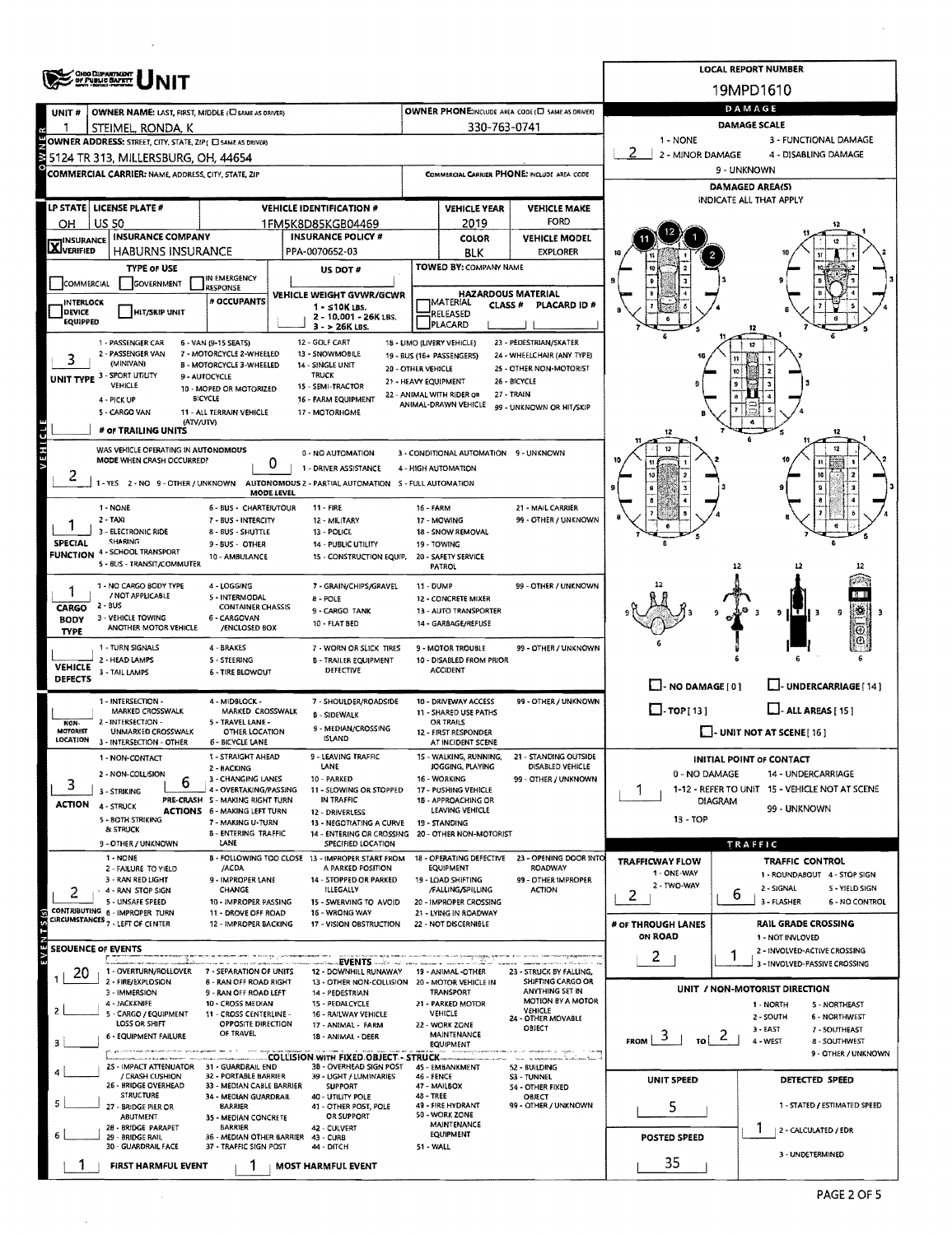|                                                                                                                                                              | OHIO DEPANTIGENT<br>SF PUBLIC SAFETY                                          |                                                                        | <b>LOCAL REPORT NUMBER</b>                                                                                        |                                             |                                                          |                                                                  |                                       |                                                                      |  |  |  |  |
|--------------------------------------------------------------------------------------------------------------------------------------------------------------|-------------------------------------------------------------------------------|------------------------------------------------------------------------|-------------------------------------------------------------------------------------------------------------------|---------------------------------------------|----------------------------------------------------------|------------------------------------------------------------------|---------------------------------------|----------------------------------------------------------------------|--|--|--|--|
|                                                                                                                                                              |                                                                               |                                                                        |                                                                                                                   |                                             |                                                          |                                                                  |                                       | 19MPD1610                                                            |  |  |  |  |
| UNIT#                                                                                                                                                        | OWNER NAME: LAST, FIRST, MIDDLE (CI SAME AS DRIVER)                           |                                                                        | OWNER PHONE:INCLUDE AREA CODE (E) SAME AS DRIVERY                                                                 | DAMAGE                                      |                                                          |                                                                  |                                       |                                                                      |  |  |  |  |
| 2                                                                                                                                                            | JACOBS, REBECCA, S                                                            |                                                                        |                                                                                                                   | 740-507-4744                                | <b>DAMAGE SCALE</b><br>1 - NONE<br>3 - FUNCTIONAL DAMAGE |                                                                  |                                       |                                                                      |  |  |  |  |
| OWNER ADDRESS: STREET, CITY, STATE, ZIP ( C) SAME AS DRIVERY<br>2 - MINOR DAMAGE<br>4 - DISABLING DAMAGE<br>351 PLEASANT VALLEY RD SW, SUGARCREEK, OH, 44681 |                                                                               |                                                                        |                                                                                                                   |                                             |                                                          |                                                                  |                                       |                                                                      |  |  |  |  |
|                                                                                                                                                              | COMMERCIAL CARRIER: NAME, ADDRESS, CITY, STATE, ZIP                           |                                                                        |                                                                                                                   | COMMERCIAL CARRIER PHONE: INCLUDE AREA CODE |                                                          |                                                                  |                                       | 9 - UNKNOWN                                                          |  |  |  |  |
|                                                                                                                                                              |                                                                               |                                                                        |                                                                                                                   |                                             |                                                          |                                                                  | DAMAGED AREA(S)                       |                                                                      |  |  |  |  |
|                                                                                                                                                              | LP STATE   LICENSE PLATE #                                                    |                                                                        | <b>VEHICLE IDENTIFICATION #</b>                                                                                   |                                             | <b>VEHICLE YEAR</b>                                      | <b>VEHICLE MAKE</b>                                              |                                       | INDICATE ALL THAT APPLY                                              |  |  |  |  |
| он                                                                                                                                                           | <b>FFK5861</b>                                                                |                                                                        | 1FMCU9J99GUB92746                                                                                                 |                                             | 2016                                                     | <b>FORD</b>                                                      |                                       |                                                                      |  |  |  |  |
| <b>X</b> INSURANCE                                                                                                                                           | <b>INSURANCE COMPANY</b><br><b>PROGRESSIVE</b>                                |                                                                        | <b>INSURANCE POLICY #</b><br>920264408                                                                            |                                             | <b>COLOR</b><br>SIL                                      | <b>VEHICLE MODEL</b><br><b>ESCAPE</b>                            |                                       |                                                                      |  |  |  |  |
|                                                                                                                                                              | <b>TYPE OF USE</b>                                                            |                                                                        | US DOT#                                                                                                           |                                             | TOWED BY: COMPANY NAME                                   |                                                                  |                                       |                                                                      |  |  |  |  |
| <b>COMMERCIAL</b>                                                                                                                                            | GOVERNMENT                                                                    | IN EMERGENCY<br><b>RESPONSE</b>                                        |                                                                                                                   |                                             |                                                          |                                                                  |                                       |                                                                      |  |  |  |  |
| <b>INTERLOCK</b>                                                                                                                                             |                                                                               | VEHICLE WEIGHT GVWR/GCWR<br># OCCUPANTS                                | <b>HAZARDOUS MATERIAL</b><br><b>IMATERIAL</b><br>CLASS#<br>PLACARD ID#                                            |                                             |                                                          |                                                                  |                                       |                                                                      |  |  |  |  |
| DEVICE<br><b>EQUIPPED</b>                                                                                                                                    | <b>HIT/SKIP UNIT</b>                                                          |                                                                        | 2 - 10.001 - 26K LBS.<br>$3 - 26K$ LBS.                                                                           |                                             | RELEASED<br>PLACARD                                      |                                                                  |                                       |                                                                      |  |  |  |  |
|                                                                                                                                                              | 1 - PASSENGER CAR                                                             | 6 - VAN (9-15 SEATS)                                                   | 12 - GOLF CART                                                                                                    |                                             | 18 - LIMO (LIVERY VEHICLE)                               | 23 - PEDESTRIAN/SKATER                                           |                                       |                                                                      |  |  |  |  |
|                                                                                                                                                              | 2 - PASSENGER VAN<br>(MINIVAN)                                                | 7 - MOTORCYCLE 2-WHEELED<br>8 - MOTORCYCLE 3-WHEELED                   | 13 - SNOWMOBILE<br>14 - SINGLE UNIT                                                                               | 20 - OTHER VEHICLE                          | 19 - BUS (16+ PASSENGERS)                                | 24 - WHEELCHAIR (ANY TYPE)<br>25 - OTHER NON-MOTORIST            |                                       |                                                                      |  |  |  |  |
|                                                                                                                                                              | UNIT TYPE 3 - SPORT UTILITY<br>VEHICLE                                        | 9 - AUTOCYCLE<br>10 - MOPED OR MOTORIZED                               | <b>TRUCK</b><br>15 - SEMI-TRACTOR                                                                                 |                                             | 21 - HEAVY EQUIPMENT                                     | 26 BICYCLE                                                       |                                       |                                                                      |  |  |  |  |
|                                                                                                                                                              | 4 - PICK UP                                                                   | <b>BICYCLE</b>                                                         | 16 - FARM EQUIPMENT                                                                                               |                                             | 22 - ANIMAL WITH RIDER OR<br>ANIMAL-DRAWN VEHICLE        | 27 - TRAIN<br>99 - UNKNOWN OR HIT/SKIP                           |                                       |                                                                      |  |  |  |  |
|                                                                                                                                                              | 5 - CARGO VAN<br>(ATV/UTV)                                                    | 11 - ALL TERRAIN VEHICLE                                               | 17 - MOTORHOME                                                                                                    |                                             |                                                          |                                                                  |                                       |                                                                      |  |  |  |  |
|                                                                                                                                                              | # OF TRAILING UNITS                                                           |                                                                        |                                                                                                                   |                                             |                                                          |                                                                  |                                       |                                                                      |  |  |  |  |
| VEHICLE                                                                                                                                                      | WAS VEHICLE OPERATING IN AUTONOMOUS<br>MODE WHEN CRASH OCCURRED?              | 0                                                                      | 0 - NO AUTOMATION                                                                                                 |                                             | 3 - CONDITIONAL AUTOMATION 9 - UNKNOWN                   |                                                                  |                                       |                                                                      |  |  |  |  |
| ۷                                                                                                                                                            |                                                                               |                                                                        | 1 - DRIVER ASSISTANCE<br>1 - YES 2 - NO 9 - OTHER / UNKNOWN AUTONOMOUS 2 - PARTIAL AUTOMATION 5 - FULL AUTOMATION |                                             | 4 - HIGH AUTOMATION                                      |                                                                  |                                       |                                                                      |  |  |  |  |
|                                                                                                                                                              |                                                                               | <b>MODE LEVEL</b>                                                      |                                                                                                                   |                                             |                                                          |                                                                  |                                       |                                                                      |  |  |  |  |
|                                                                                                                                                              | 1 - NONE<br>$2 - TAXI$                                                        | 6 - BUS - CHARTER/TOUR<br>7 - BUS - INTERCITY                          | <b>11 - FIRE</b><br>12 - MILITARY                                                                                 | 16 - FARM                                   | 17 - MOWING                                              | 21 - MAIL CARRIER<br>99 - OTHER / UNKNOWN                        |                                       |                                                                      |  |  |  |  |
|                                                                                                                                                              | - ELECTRONIC RIDE<br>з<br>SHARING                                             | 8 - BUS - SHUTTLE                                                      | 13 - POLICE                                                                                                       |                                             | 18 - SNOW REMOVAL                                        |                                                                  |                                       |                                                                      |  |  |  |  |
| <b>SPECIAL</b>                                                                                                                                               | FUNCTION 4 - SCHOOL TRANSPORT                                                 | $9 - BUS - OTHER$<br>10 - AMBULANCE                                    | 14 - PUBLIC UTILITY<br>15 - CONSTRUCTION EQUIP.                                                                   |                                             | 19 - TOWING<br>20 - SAFETY SERVICE                       |                                                                  |                                       |                                                                      |  |  |  |  |
|                                                                                                                                                              | 5 - BUS - TRANSIT/COMMUTER                                                    |                                                                        |                                                                                                                   |                                             | PATROL                                                   |                                                                  |                                       | 12<br>12                                                             |  |  |  |  |
|                                                                                                                                                              | 1 - NO CARGO BODY TYPE<br>/ NOT APPLICABLE                                    | 4 - LOGGING<br>S - INTERMODAL                                          | 7 - GRAIN/CHIPS/GRAVEL<br><b>B-POLE</b>                                                                           | 11 - DUMP                                   | 12 - CONCRETE MIXER                                      | 99 - OTHER / UNKNOWN                                             |                                       |                                                                      |  |  |  |  |
| <b>CARGO</b>                                                                                                                                                 | 2 - BUS<br>3 - VEHICLE TOWING                                                 | <b>CONTAINER CHASSIS</b><br>6 - CARGOVAN                               | 9 - CARGO TANK                                                                                                    |                                             | 13 - AUTO TRANSPORTER                                    |                                                                  |                                       | ιT<br>9                                                              |  |  |  |  |
| BODY<br><b>TYPE</b>                                                                                                                                          | ANOTHER MOTOR VEHICLE                                                         | /ENCLOSED BOX                                                          | 10 - FLAT BED                                                                                                     |                                             | 14 - GARBAGE/REFUSE                                      |                                                                  |                                       |                                                                      |  |  |  |  |
|                                                                                                                                                              | 1 - TURN SIGNALS                                                              | 4 - BRAKES                                                             | 7 - WORN OR SLICK TIRES                                                                                           |                                             | 9 - MOTOR TROUBLE                                        | 99 - OTHER / UNKNOWN                                             |                                       |                                                                      |  |  |  |  |
| <b>VEHICLE</b>                                                                                                                                               | 2 - HEAD LAMPS<br>3 - TAIL LAMPS                                              | S - STEERING<br><b>6 - TIRE BLOWOUT</b>                                | 8 - TRAILER EQUIPMENT<br>DEFECTIVE                                                                                |                                             | 10 - DISABLED FROM PRIOR<br><b>ACCIDENT</b>              |                                                                  |                                       |                                                                      |  |  |  |  |
| <b>DEFECTS</b>                                                                                                                                               |                                                                               |                                                                        |                                                                                                                   |                                             |                                                          |                                                                  | $\Box$ - NO DAMAGE(0)                 | $\Box$ - UNDERCARRIAGE [ 14 ]                                        |  |  |  |  |
|                                                                                                                                                              | 1 - INTERSECTION -<br>MARKED CROSSWALK                                        | 4 - MIDBLOCK -<br>MARKED CROSSWALK                                     | 7 - SHOULDER/ROADSIDE<br>8 - SIDEWALK                                                                             |                                             | 10 - DRIVEWAY ACCESS<br>11 - SHARED USE PATHS            | 99 - OTHER / UNKNOWN                                             | $\Box$ -TOP(13)                       | $\Box$ - ALL AREAS [15]                                              |  |  |  |  |
| NON-<br>MOTORIST                                                                                                                                             | 2 - INTERSECTION -<br>UNMARKED CROSSWALK                                      | 5 - TRAVEL LANE -<br>OTHER LOCATION                                    | 9 - MEDIAN/CROSSING                                                                                               |                                             | OR TRAILS<br>12 - FIRST RESPONDER                        |                                                                  |                                       | $\Box$ - UNIT NOT AT SCENE [16]                                      |  |  |  |  |
| LOCATION                                                                                                                                                     | 3 - INTERSECTION - OTHER                                                      | <b>6 - BICYCLE LANE</b>                                                | <b>ISLAND</b>                                                                                                     |                                             | AT INCIDENT SCENE                                        |                                                                  |                                       |                                                                      |  |  |  |  |
|                                                                                                                                                              | 1 - NON-CONTACT                                                               | 1 - STRAIGHT AHEAD<br>2 - BACKING                                      | <b>9 - LEAVING TRAFFIC</b><br>LANE                                                                                |                                             | JOGGING, PLAYING                                         | 15 - WALKING, RUNNING, 21 - STANDING OUTSIDE<br>DISABLED VEHICLE |                                       | <b>INITIAL POINT OF CONTACT</b>                                      |  |  |  |  |
|                                                                                                                                                              | 2 - NON-COLLISION<br>3 - STRIKING                                             | 3 - CHANGING LANES<br>4 - OVERTAKING/PASSING                           | 10 - PARKED<br>11 - SLOWING OR STOPPED                                                                            |                                             | 16 - WORKING<br>17 - PUSHING VEHICLE                     | 99 - OTHER / UNKNOWN                                             | 0 - NO DAMAGE<br>10.                  | 14 - UNDERCARRIAGE<br>1-12 - REFER TO UNIT 15 - VEHICLE NOT AT SCENE |  |  |  |  |
| <b>ACTION</b>                                                                                                                                                | 4 - STRUCK                                                                    | PRE-CRASH 5 - MAKING RIGHT TURN<br><b>ACTIONS 6 - MAKING LEFT TURN</b> | IN TRAFFIC<br>12 - DRIVERLESS                                                                                     |                                             | 18 - APPROACHING OR<br>LEAVING VEHICLE                   |                                                                  | <b>DIAGRAM</b>                        | 99 - UNKNOWN                                                         |  |  |  |  |
|                                                                                                                                                              | <b>5 - BOTH STRIKING</b><br>& STRUCK                                          | 7 - MAKING U-TURN                                                      | 13 - NEGOTIATING A CURVE 19 - STANDING                                                                            |                                             |                                                          |                                                                  | $13 - TOP$                            |                                                                      |  |  |  |  |
|                                                                                                                                                              | 9 - OTHER / UNKNOWN                                                           | <b>8 - ENTERING TRAFFIC</b><br>LANE                                    | 14 - ENTERING OR CROSSING 20 - OTHER NON-MOTORIST<br>SPECIFIED LOCATION                                           |                                             |                                                          |                                                                  |                                       | TRAFFIC                                                              |  |  |  |  |
|                                                                                                                                                              | 1 - NONE<br>2 - FAILURE TO YIELD                                              | <b>JACDA</b>                                                           | 8 - FOLLOWING TOO CLOSE 13 - IMPROPER START FROM<br>A PARKED POSITION                                             |                                             | 18 - OPERATING DEFECTIVE<br>EQUIPMENT                    | 23 - OPENING DOOR INTO<br>ROADWAY                                | <b>TRAFFICWAY FLOW</b>                | TRAFFIC CONTROL                                                      |  |  |  |  |
|                                                                                                                                                              | 3 - RAN RED LIGHT<br>4 - RAN STOP SIGN                                        | 9 - IMPROPER LANE                                                      | 14 - STOPPED OR PARKED                                                                                            |                                             | 19 - LOAD SHIFTING<br>/FALLING/SPILLING                  | 99 - OTHER IMPROPER<br><b>ACTION</b>                             | 1 - ONE-WAY<br>2 - TWO-WAY            | 1 - ROUNDABOUT 4 - STOP SIGN<br>2 - SIGNAL<br>S - YIELD SIGN         |  |  |  |  |
|                                                                                                                                                              | 5 - UNSAFE SPEED                                                              | CHANGE<br>10 - IMPROPER PASSING                                        | ILLEGALLY<br>15 - SWERVING TO AVOID                                                                               |                                             | 20 - IMPROPER CROSSING                                   |                                                                  | 2                                     | 6<br>3 - FLASHER<br>6 - NO CONTROL                                   |  |  |  |  |
| VENTS <sub>(S)</sub>                                                                                                                                         | CONTRIBUTING 6 - IMPROPER TURN<br>CIRCUMSTANCES <sub>7</sub> - LEFT OF CENTER | 11 - DROVE OFF ROAD<br>12 - IMPROPER BACKING                           | 16 - WRONG WAY<br>17 - VISION OBSTRUCTION                                                                         |                                             | 21 - LYING IN ROADWAY<br>22 - NOT DISCERNIBLE            |                                                                  | # OF THROUGH LANES                    | RAIL GRADE CROSSING                                                  |  |  |  |  |
|                                                                                                                                                              |                                                                               |                                                                        |                                                                                                                   |                                             |                                                          |                                                                  | ON ROAD                               | 1 - NOT INVLOVED                                                     |  |  |  |  |
|                                                                                                                                                              | <b>SEQUENCE OF EVENTS</b>                                                     |                                                                        | -- ------ - EVENTS -                                                                                              |                                             |                                                          |                                                                  | 2                                     | 2 - INVOLVED-ACTIVE CROSSING<br>3 - INVOLVED-PASSIVE CROSSING        |  |  |  |  |
| 20                                                                                                                                                           | 1 - OVERTURN/ROLLOVER 7 - SEPARATION OF UNITS<br>2 - FIRE/EXPLOSION           | <b>B - RAN OFF ROAD RIGHT</b>                                          | 12 - DOWNHILL RUNAWAY 19 - ANIMAL -OTHER<br>13 - OTHER NON-COLLISION 20 - MOTOR VEHICLE IN                        |                                             |                                                          | 23 - STRUCK BY FALLING,<br>SHIFTING CARGO OR                     |                                       |                                                                      |  |  |  |  |
|                                                                                                                                                              | 3 - IMMERSION<br>4 - JACKKNIFE                                                | 9 - RAN OFF ROAD LEFT<br>10 - CROSS MEDIAN                             | 14 - PEDESTRIAN<br>15 - PEDALCYCLE                                                                                |                                             | TRANSPORT<br>21 - PARKED MOTOR                           | ANYTHING SET IN<br>MOTION BY A MOTOR                             |                                       | UNIT / NON-MOTORIST DIRECTION<br>S - NORTHEAST<br>1 - NORTH          |  |  |  |  |
|                                                                                                                                                              | 5 - CARGO / EQUIPMENT<br>LOSS OR SHIFT                                        | 11 - CROSS CENTERLINE -<br>OPPOSITE DIRECTION                          | 16 - RAILWAY VEHICLE                                                                                              |                                             | VEHICLE<br>22 - WORK ZONE                                | VEHICLE<br>24 - OTHER MOVABLE                                    |                                       | 2 - SOUTH<br>6 - NORTHWEST                                           |  |  |  |  |
|                                                                                                                                                              | 6 - EQUIPMENT FAILURE                                                         | OF TRAVEL                                                              | 17 - ANIMAL - FARM<br>18 - ANIMAL - DEER                                                                          |                                             | MAINTENANCE                                              | OBJECT                                                           | $_{\text{tol}}$ $\leq$<br><b>FROM</b> | $3 - EAST$<br>7 - SOUTHEAST<br>4 - WEST<br>8 - SOUTHWEST             |  |  |  |  |
|                                                                                                                                                              | .<br>Agusta a comunadores                                                     |                                                                        | COLLISION WITH FIXED OBJECT - STRUCK.                                                                             |                                             | <b>EQUIPMENT</b><br>تأملنا بالمائست                      |                                                                  |                                       | 9 - OTHER / UNKNOWN                                                  |  |  |  |  |
|                                                                                                                                                              | 2S - IMPACT ATTENUATOR 31 - GUARDRAIL END<br>/ CRASH CUSHION                  | 32 - PORTABLE BARRIER                                                  | 3B - OVERHEAD SIGN POST<br>39 - LIGHT / LUMINARIES                                                                | 46 - FENCE                                  | 45 - EMBANKMENT                                          | S2 - BUILDING<br>S3 - TUNNEL                                     | <b>UNIT SPEED</b>                     | DETECTED SPEED                                                       |  |  |  |  |
|                                                                                                                                                              | 26 - BRIDGE OVERHEAD<br>STRUCTURE                                             | 33 - MEDIAN CABLE BARRIER<br>34 - MEDIAN GUARDRAIL                     | <b>SUPPORT</b><br>40 - UTILITY POLE                                                                               | 48 - TREE                                   | 47 - MAILBOX                                             | <b>54 - OTHER FIXED</b><br>OBJECT                                |                                       |                                                                      |  |  |  |  |
|                                                                                                                                                              | 27 - BRIDGE PIER OR<br>ABUTMENT                                               | <b>BARRIER</b><br>3S - MEDIAN CONCRETE                                 | 41 - OTHER POST, POLE<br>OR SUPPORT                                                                               |                                             | 49 - FIRE HYDRANT<br>50 - WORK ZONE                      | 99 - OTHER / UNKNOWN                                             | 5                                     | 1 - STATED / ESTIMATED SPEED                                         |  |  |  |  |
|                                                                                                                                                              | 28 - BRIDGE PARAPET<br>29 - BRIDGE RAIL                                       | <b>BARRIER</b><br>36 - MEDIAN OTHER BARRIER 43 - CURB                  | 42 - CULVERT                                                                                                      |                                             | <b>MAINTENANCE</b><br><b>EQUIPMENT</b>                   |                                                                  | POSTED SPEED                          | 2 - CALCULATED / EDR                                                 |  |  |  |  |
|                                                                                                                                                              | 30 - GUARDRAIL FACE                                                           | 37 - TRAFFIC SIGN POST                                                 | 44 - DITCH                                                                                                        | S1 - WALL                                   |                                                          |                                                                  |                                       | 3 - UNDETERMINED                                                     |  |  |  |  |
|                                                                                                                                                              | <b>FIRST HARMFUL EVENT</b>                                                    |                                                                        | <b>MOST HARMFUL EVENT</b>                                                                                         |                                             |                                                          |                                                                  | 35                                    |                                                                      |  |  |  |  |